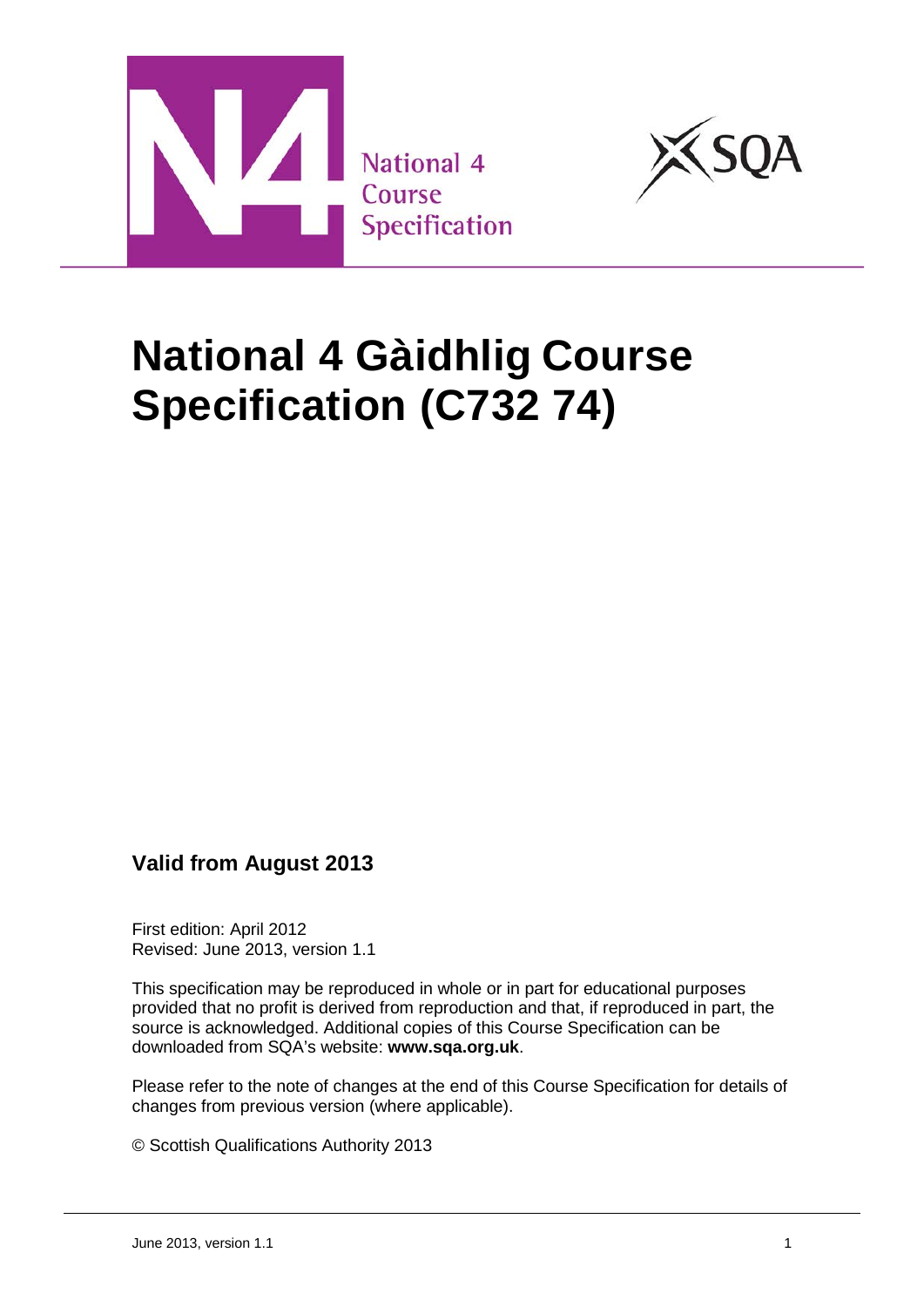# **Course outline**

**Course title:** National 4 Gàidhlig

**SCQF:** level 4 (24 SCQF credit points)

**Course code:** C732 74

**Mandatory Units**

**H27D 74 Gàidhlig: Analysis and Evaluation (National 4) 6 SCQF credit points H27E 74 Gàidhlig: Creation and Production (National 4) 6 SCQF credit points H27C** 74 **Gàidhlig: Literacy (National 4)** 

**Added Value Unit H27F 74 Gàidhlig: Assignment (National 4) 6 SCQF credit points**

This Course includes six SCQF credit points for the assessment of added value in the Added Value Unit. Further information on this Unit is provided in the Assessment section.

### **Recommended entry**

Entry to this Course is at the discretion of the centre. However, learners would normally be expected to have attained the skills and knowledge required by the following or equivalent qualifications and/or experience:

♦ National 3 Gàidhlig Course or relevant component Units

In terms of prior learning and experience, relevant experiences and outcomes may also provide an appropriate basis for doing this Course. Further information on relevant experiences and outcomes is given in the *Course Support Notes*.

### **Core Skills**

Achievement of this Course gives automatic certification of the following:

Complete Core Skill Communication at SCQF level 4

### **Progression**

This Course or its Units may provide progression to:

- ♦ other qualifications in Gàidhlig or related areas
- ♦ further study, employment or training

Further details are provided in the Rationale section.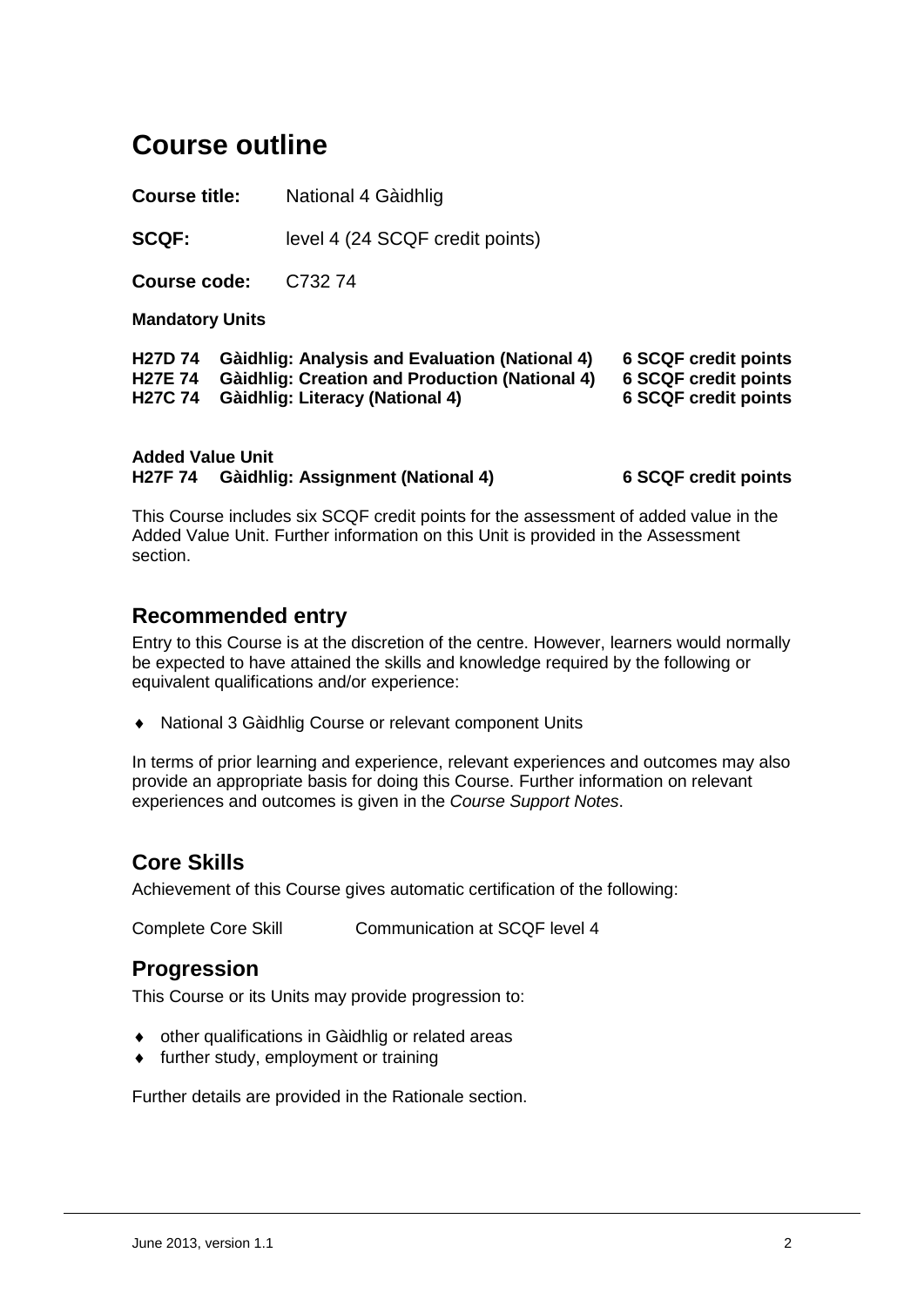# **Equality and inclusion**

This Course Specification has been designed to ensure that there are no unnecessary barriers to learning or assessment. The individual needs of learners should be taken into account when planning learning experiences, selecting assessment methods or considering alternative evidence. For further information, please refer to the *Course Support Notes.*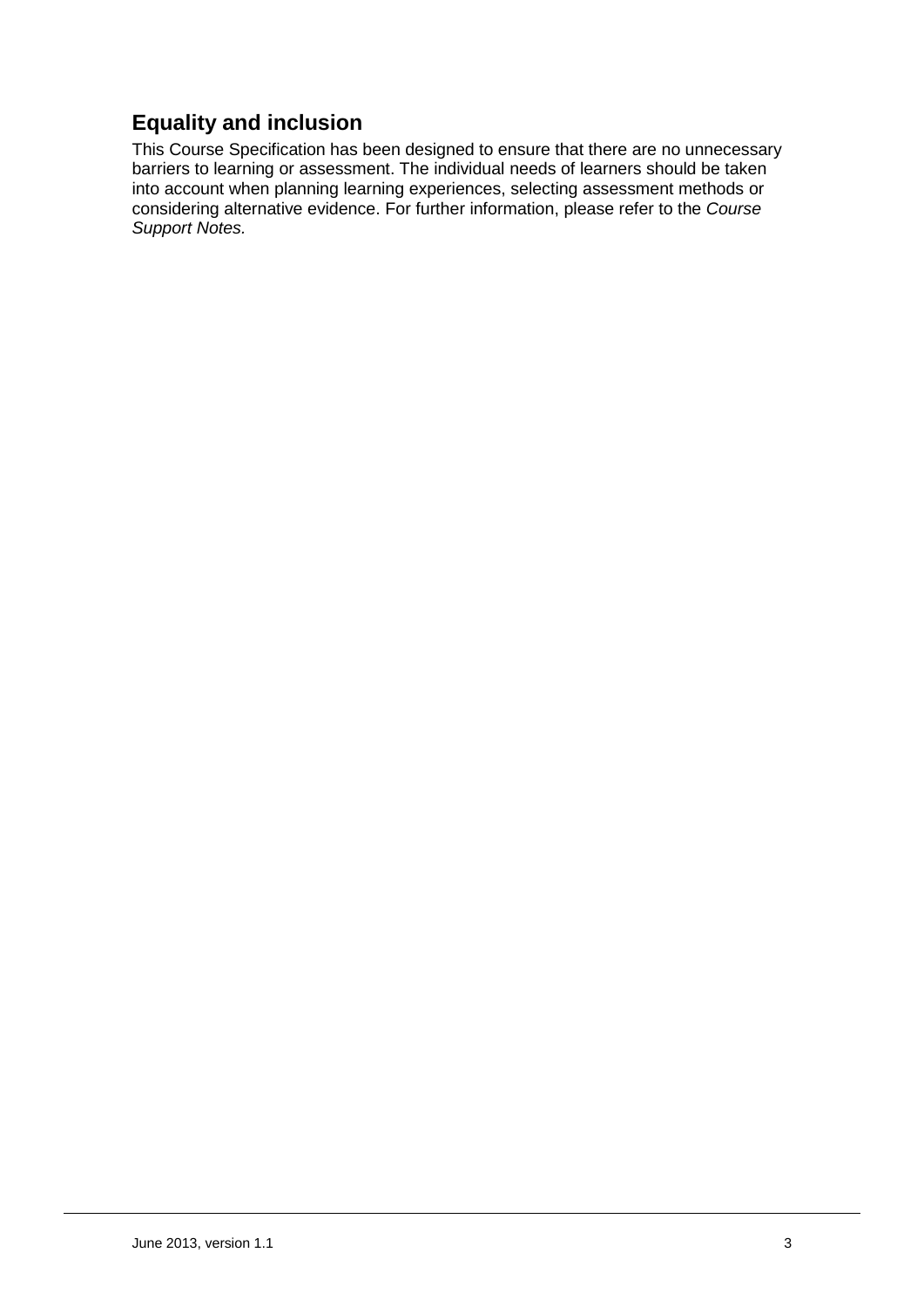# **Rationale**

All new and revised National Courses reflect Curriculum for Excellence values, purposes and principles. They offer flexibility, provide more time for learning, more focus on skills and applying learning, and scope for personalisation and choice.

In this Course, and its component Units, there will be an emphasis on skills development and the application of those skills. Assessment approaches will be proportionate, fit for purpose and will promote best practice, enabling learners to achieve the highest standards they can.

This Course provides learners with opportunities to continue to acquire and develop the attributes and capabilities of the four capacities, as well as skills for learning, skills for life and skills for work.

All Courses provide opportunities for learners to develop breadth, challenge and application, but the focus and balance of the assessment will be appropriate for the subject area.

# **Relationship between the Course and Curriculum for Excellence values, purposes and principles**

Language and literacy are of personal, social and economic importance. Learners' ability to use language lies at the centre of the development and expression of their emotions, thinking, learning and sense of personal identity.

The Course provides learners with the opportunity to develop skills in listening, reading, talking and writing, which are essential for learning, life and work, to develop their ability to communicate their thoughts and feelings, and respond to those of other people, and to use different media effectively for learning and communication.

The Course enables learners to understand and use vocabulary, word patterns, text structures and style. Learners recognise, analyse and use language for a range of purposes. Through this Course, learners develop the ability to understand and use language in practical and relevant contexts.

Learners encounter a wide range of different types of texts in different media. Building on the four capacities, the Course enables learners to communicate, be critical thinkers, develop cultural awareness and be creative. Learners develop an appreciation of Scotland's literary and linguistic heritage.

# **Purpose and aims of the Course**

The main purpose of the Course is to provide learners with the opportunity to develop the skills of listening, reading, talking and writing in order to understand and use Gaelic language.

As learners develop their literacy skills, they will be able to process information more easily, apply knowledge of language in practical and relevant contexts, and gain confidence to undertake new and more challenging tasks in a variety of situations.

The Course offers learners opportunities to develop and extend a wide range of skills. In particular, the Course aims to enable learners to develop: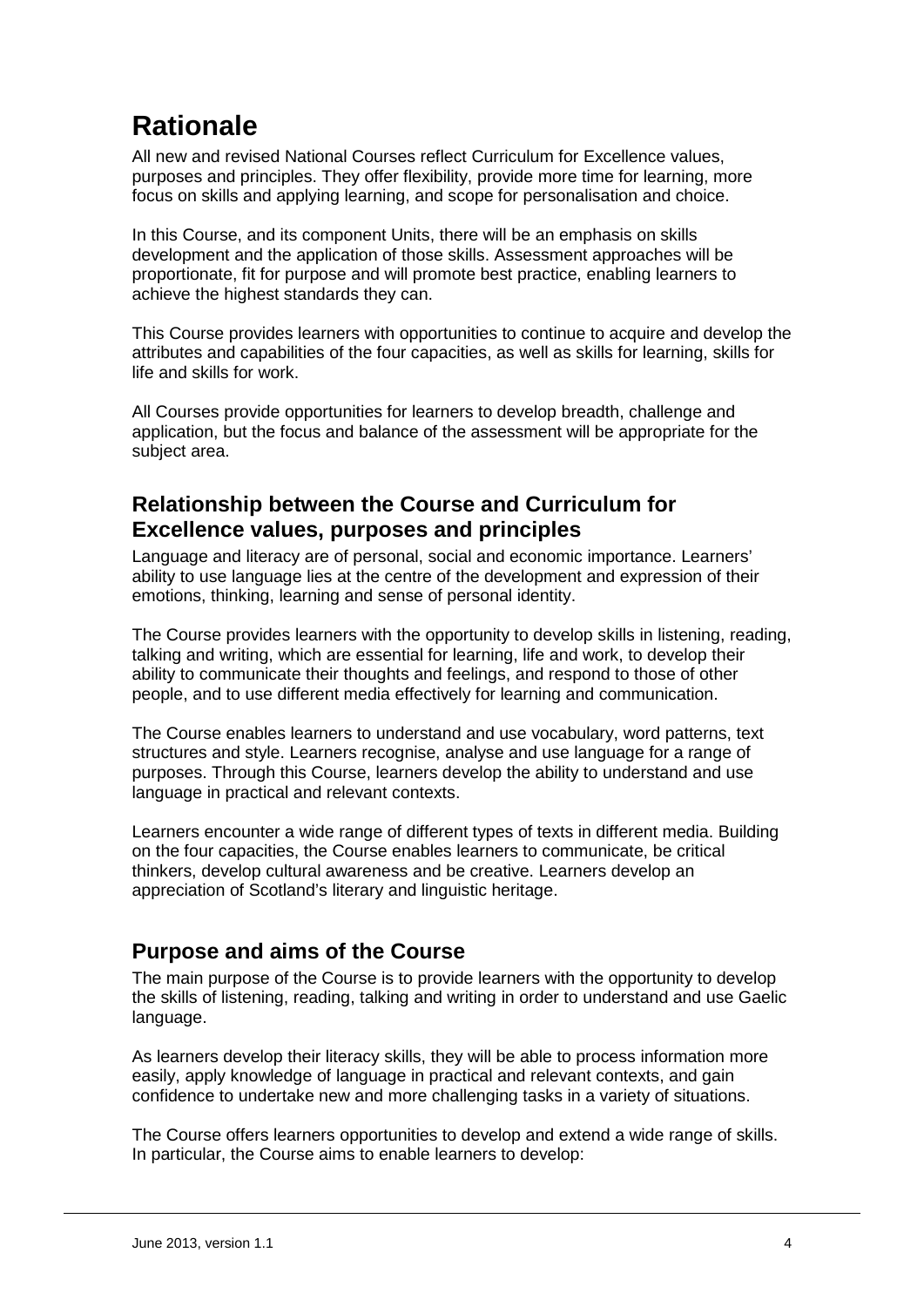- ♦ the ability to listen, read, talk and write in Gaelic, as appropriate to purpose, audience and context
- $\bullet$  the ability to understand, analyse and evaluate texts, as appropriate to purpose and audience in the contexts of literature, language, media and culture
- ♦ the ability to create and produce texts, as appropriate to purpose, audience and context
- ♦ the ability to plan and research, integrating and applying language skills as appropriate to purpose, audience and context
- ♦ the ability to apply knowledge of language
- ♦ knowledge of Gaelic cultural heritage and the cultural heritage of others

### **Information about typical learners who might do the Course**

The Course provides flexibility, personalisation and choice to enable learners to achieve in different ways and at different paces. The Course is suitable for Gàidhlig fluent speakers and learners who have experienced Gaelic medium education.

The Course provides opportunities for learners to build on prior learning experienced in a broad general education or in Gàidhlig qualifications at a lower SCQF level or from a Gaelic (Learners) qualification. Please refer to the SQA guidelines *[Guidance on](http://www.sqa.org.uk/files_ccc/NQ_Gaidhlig_Allocation_of_Candidates_July05.pdf)  [Allocation to Gàidhlig or Gaelic \(Learners\) Programmes of Study and Qualifications](http://www.sqa.org.uk/files_ccc/NQ_Gaidhlig_Allocation_of_Candidates_July05.pdf)*, on the appropriateness of Gaelic qualifications.

The Course also provides learners with the opportunity to develop an understanding of how language works, and use language to communicate ideas and information in Gaelic, to use creative and critical thinking to synthesise ideas and arguments, to develop critical literacy skills and personal, interpersonal and team-working skills, and to enhance their enjoyment and their understanding of their own language and culture and those of others.

The Course fosters an appreciation of language awareness and of a wide range of literature and texts. This enables learners to access their own cultural heritage and history, as well as the culture and history of others.

National 4 Gàidhlig offers learners the opportunity to develop straightforward language skills in the contexts of literature, language, media and culture.

The Course is designed to be accessible. The Units are organised by the receptive (listening and reading) and productive (talking and writing) skills of language.

The Course provides opportunities for vertical and lateral progression to National Courses, and to other SQA qualifications in English and related fields.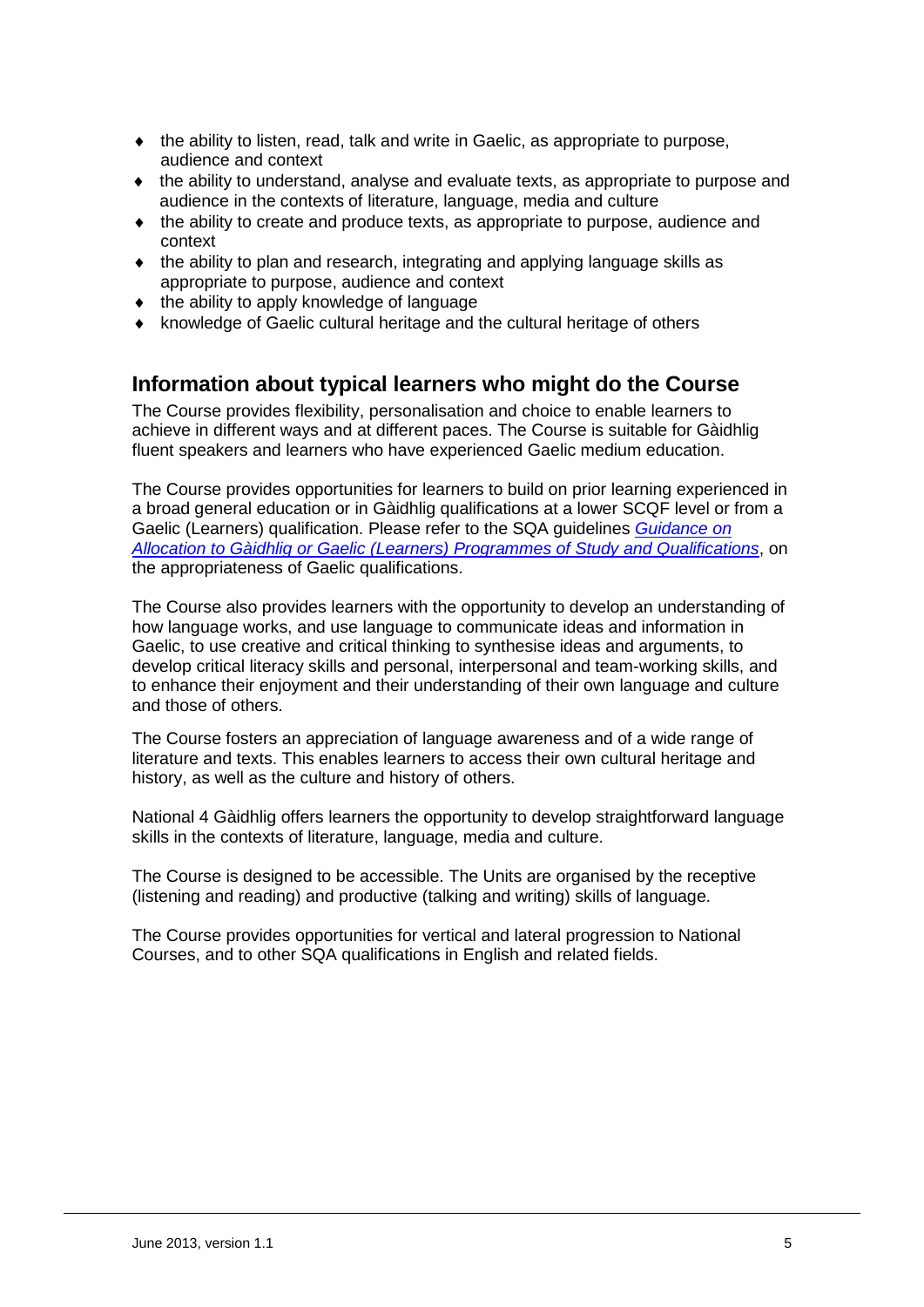# **Course structure and conditions of award**

#### **Course structure**

This Course is made up of four mandatory Units. The Course provides learners with the opportunity to develop their listening, reading, talking and writing skills in order to understand and use language. The four Units include the four language skills of listening, reading, talking and writing.

The structure of the Units enables learners to focus on the skills required to understand and use language and to integrate listening, reading, talking and writing skills across the Units. Each Unit also offers opportunities for learners to focus on particular skills.

Units are statements of standards for assessment and not programmes of learning and teaching. They can be delivered in a number of ways.

#### **Gàidhlig: Analysis and Evaluation (National 4)**

The purpose of this Unit is to provide learners with the opportunity to develop listening and reading skills in the contexts of literature, language, media and culture. Learners develop the skills needed to understand, analyse and evaluate straightforward texts.

#### **Gàidhlig: Creation and Production (National 4)**

The purpose of this Unit is to provide learners with the opportunity to develop talking and writing skills in familiar contexts. Learners develop the skills needed to create and produce straightforward texts in both oral and written forms.

#### **Gàidhlig: Literacy (National 4)**

The purpose of this Unit is to develop the learners' reading, writing, listening and talking skills in a variety of forms relevant for learning, life and work. Learners develop the ability to understand straightforward ideas and information presented orally and in writing. Learners develop the ability to communicate ideas and information orally and in writing with technical accuracy.

#### **Added Value Unit: Gàidhlig: Assignment (National 4)**

The purpose of this Added Value Unit is to provide learners with the opportunity to apply their language skills to investigate and report on a chosen topic. This assignment will allow the learner to demonstrate challenge and application.

#### **Conditions of award**

To achieve the National 4 Gàidhlig Course, learners must pass all of the required Units, including the Added Value Unit. The required Units are shown in the Course outline section.

National 4 Courses are not graded.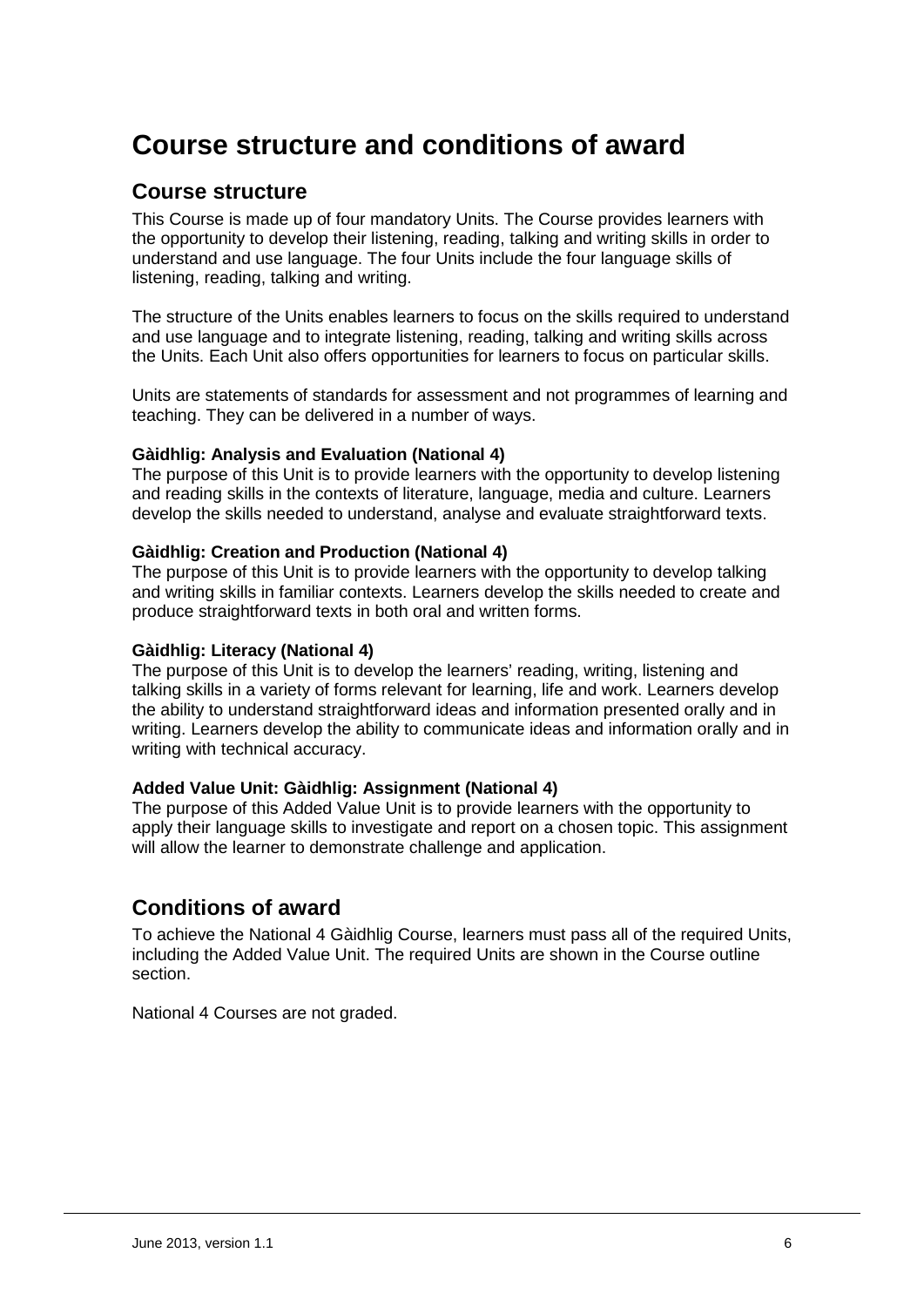# **Skills knowledge and understanding**

Full skills, knowledge and understanding for the Course are given in the *Added Value Unit Specification*. A broad overview of the mandatory subject skills, knowledge and understanding that will be assessed in the Course is given in this section. This covers:

- ♦ listening, reading, talking and writing skills, as appropriate to purpose and audience
- ♦ understanding, analysing and evaluating straightforward texts, as appropriate to purpose and audience in the contexts of literature, language, media and culture
- ♦ creating and producing straightforward texts, as appropriate to purpose and audience in familiar contexts
- ♦ using knowledge of language
- ♦ using knowledge of Gaelic cultural heritage and the cultural heritage of others

Skills, knowledge and understanding to be included in the Course will be appropriate to the SCQF level of the Course. The SCQF level descriptors give further information on characteristics and expected performance at each SCQF level [\(www.sqa.org.uk/scqf\)](http://www.sqa.org.uk/sqa/4595.html).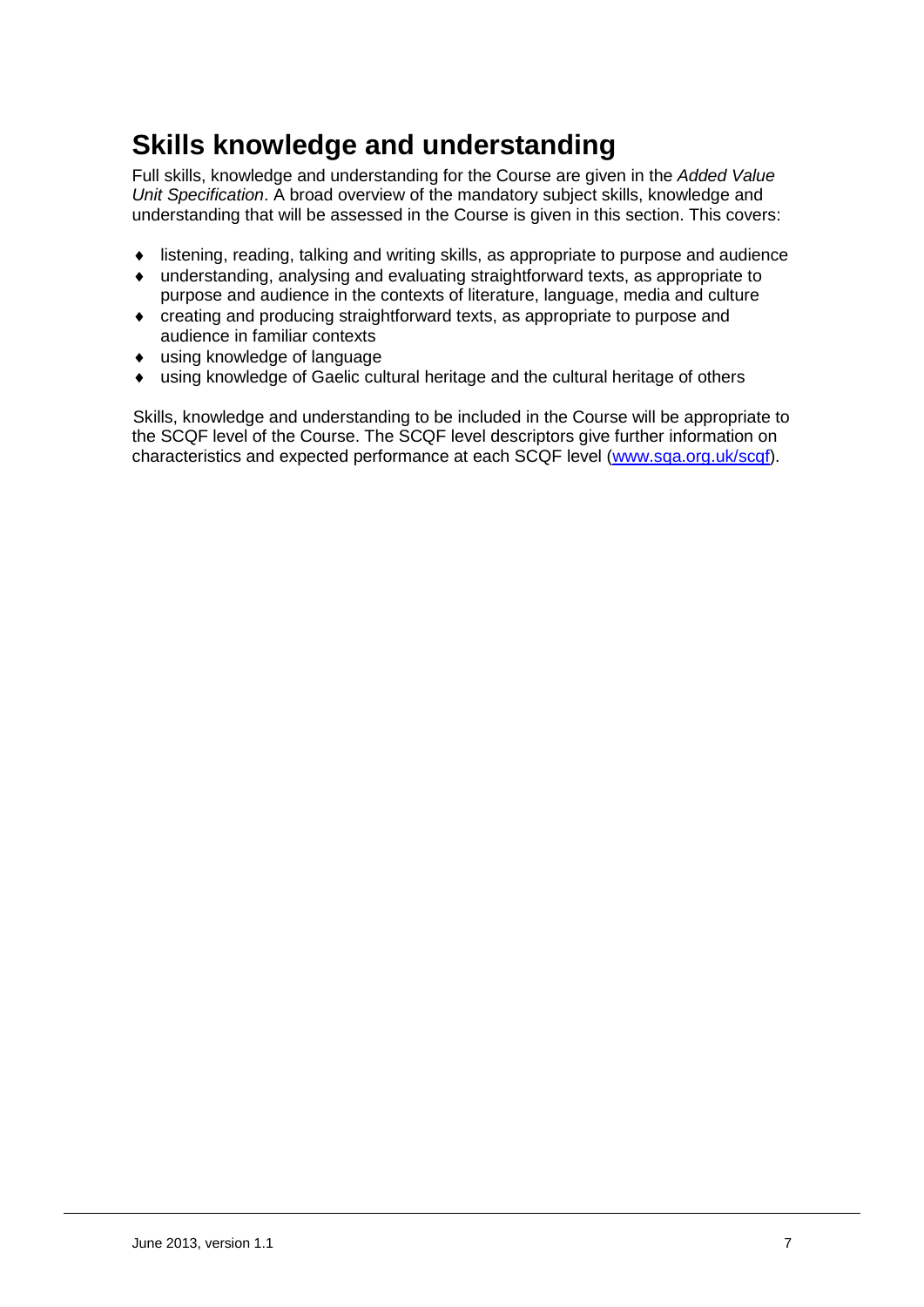# **Assessment**

Further information about assessment for the Course is included in the *Course Assessment Specification* and the *Added Value Unit Specification*.

### **Unit assessment**

All Units are internally assessed against the requirements shown in the *Unit Specification*.

They can be assessed on an individual Unit basis or by using other approaches which combine the assessment for more than one Unit.

They will be assessed on a pass/fail basis within centres. SQA will provide rigorous external quality assurance, including external verification, to ensure assessment judgments are consistent and meet national standards.

The assessment of the Units in this Course will be as follows:

#### **Gàidhlig: Analysis and Evaluation (National 4)**

Through the study of straightforward texts in literature, language, media or culture, learners will use their listening and reading skills to provide evidence of understanding, analysis and evaluation, as appropriate to purpose and audience.

#### **Gàidhlig: Creation and Production (National 4)**

Learners will be required to provide evidence of their talking and writing skills to create and produce straightforward texts in familiar contexts, as appropriate to purpose and audience. Learners will be required to demonstrate technical accuracy in written texts.

#### **Gàidhlig: Literacy (National 4)**

Learners will be required to provide evidence of their talking, listening, reading and writing skills in a variety of familiar forms relevant for learning, life and work. All four skills will be demonstrated using straightforward texts that are word-based and set in a functional/informational context. Learners will demonstrate their ability to listen to, read and understand straightforward texts. Learners will demonstrate their ability to express simple but detailed information and ideas through talk and in writing which demonstrates knowledge of technical accuracy.

Learners will be required to provide evidence of their reading, listening, writing and talking in a variety of forms relevant for learning, life and work. Learners will demonstrate their ability to read, listen to and understand straightforward texts. Learners will demonstrate their ability to communicate through talk and in writing. Learners will be required to demonstrate technical accuracy in written texts.

# **Added Value Unit**

Courses from National 4 to Advanced Higher include assessment of [added value.](http://www.sqa.org.uk/sqa/58409.html)<sup>[1](#page-7-0)</sup> At National 4, added value will be assessed in an Added Value Unit. The Added Value Unit will address the key purposes and aims of the Course as defined in the Course

<span id="page-7-0"></span><sup>&</sup>lt;sup>1</sup> Definitions can be found here: [www.sqa.org.uk/sqa/58409.html](http://www.sqa.org.uk/sqa/58409.html)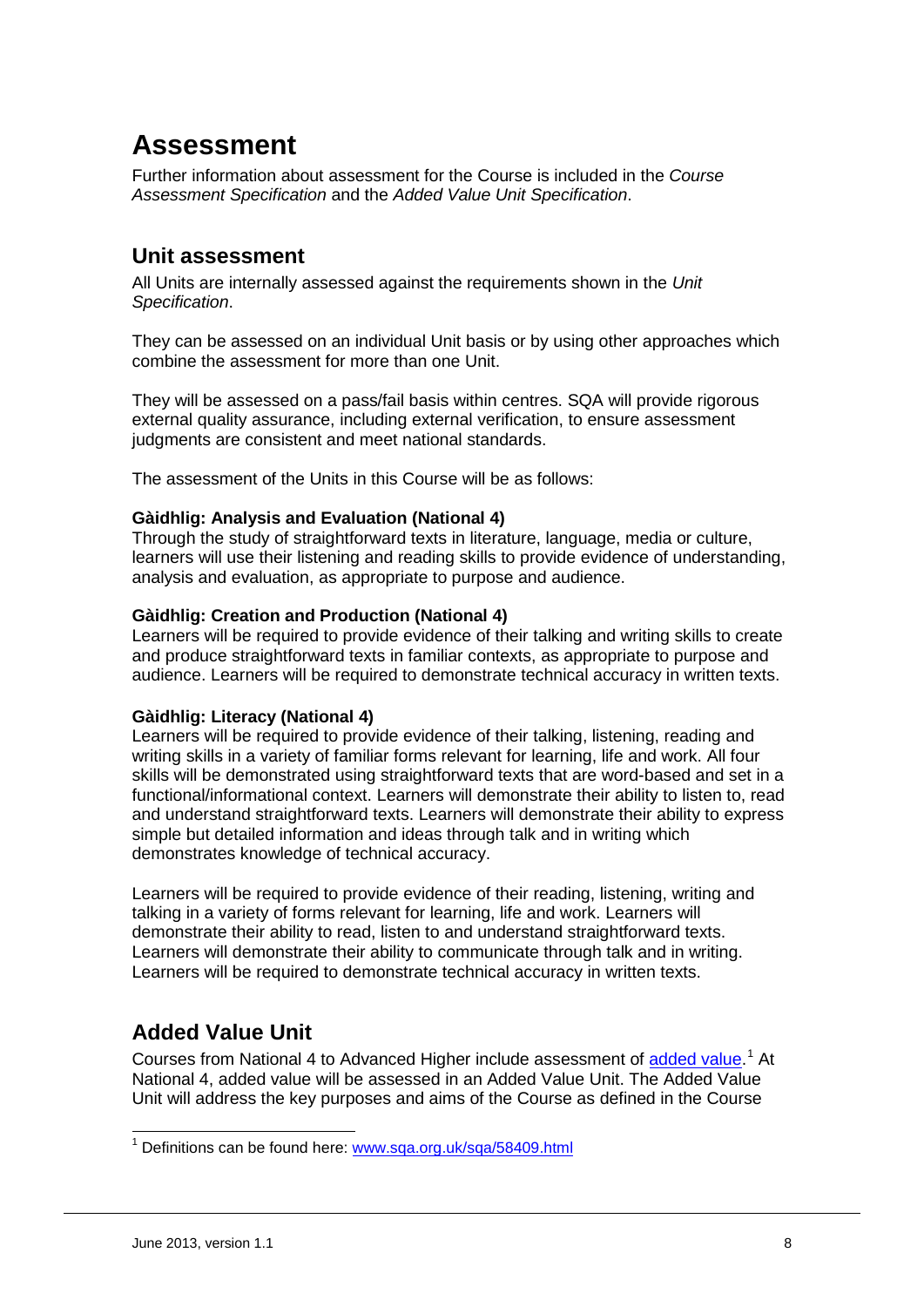Rationale. It will do this by addressing one or more of breadth, challenge and application.

In the National 4 Gàidhlig Course, the Added Value Unit will focus on:

- ♦ challenge
- ♦ application

Learners will be required to provide evidence of their ability to apply their language skills to investigate and report on a chosen topic. Learners will demonstrate their ability to select and evaluate relevant information using their reading skills, to present their findings orally and to respond to questions on the chosen topic using their listening skills.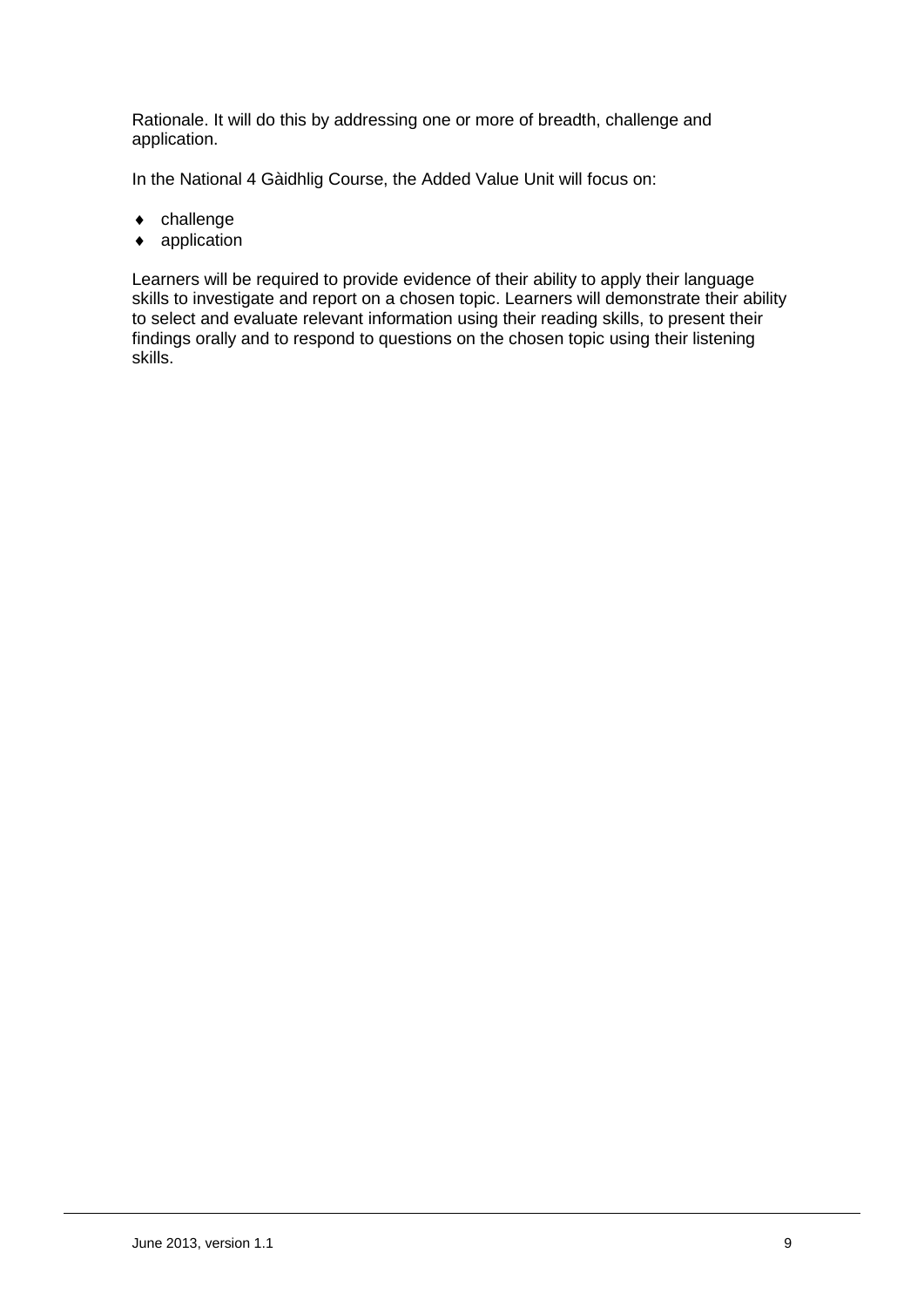# **Development of skills for learning, skills for life and skills for work**

It is expected that learners will develop broad, generic skills through this Course. The skills that learners will be expected to improve on and develop through the Course are based on SQA's *Skills Framework: Skills for Learning, Skills for Life and Skills for Work*  and drawn from the main skills areas listed below. These must be built into the Course where there are appropriate opportunities.

#### **1 Literacy**

- 1.1 Reading
- 1.2 Writing
- 1.3 Listening and talking

#### **4 Employability, enterprise and citizenship**

4.6 Citizenship

#### **5 Thinking skills**

- 5.3 Applying
- 5.4 Analysing and evaluating

Amplification of these is given in SQA's *Skills Framework: Skills for Learning, Skills for Life and Skills for Work*. The level of these skills will be appropriate to the level of the Course. Further information on building in skills for learning, skills for life and skills for work for the Course is given in the *Course Support Notes*.

Literacy skills shown in this National Course provide automatic certification of Core Skill: Communication at SCQF level 4.